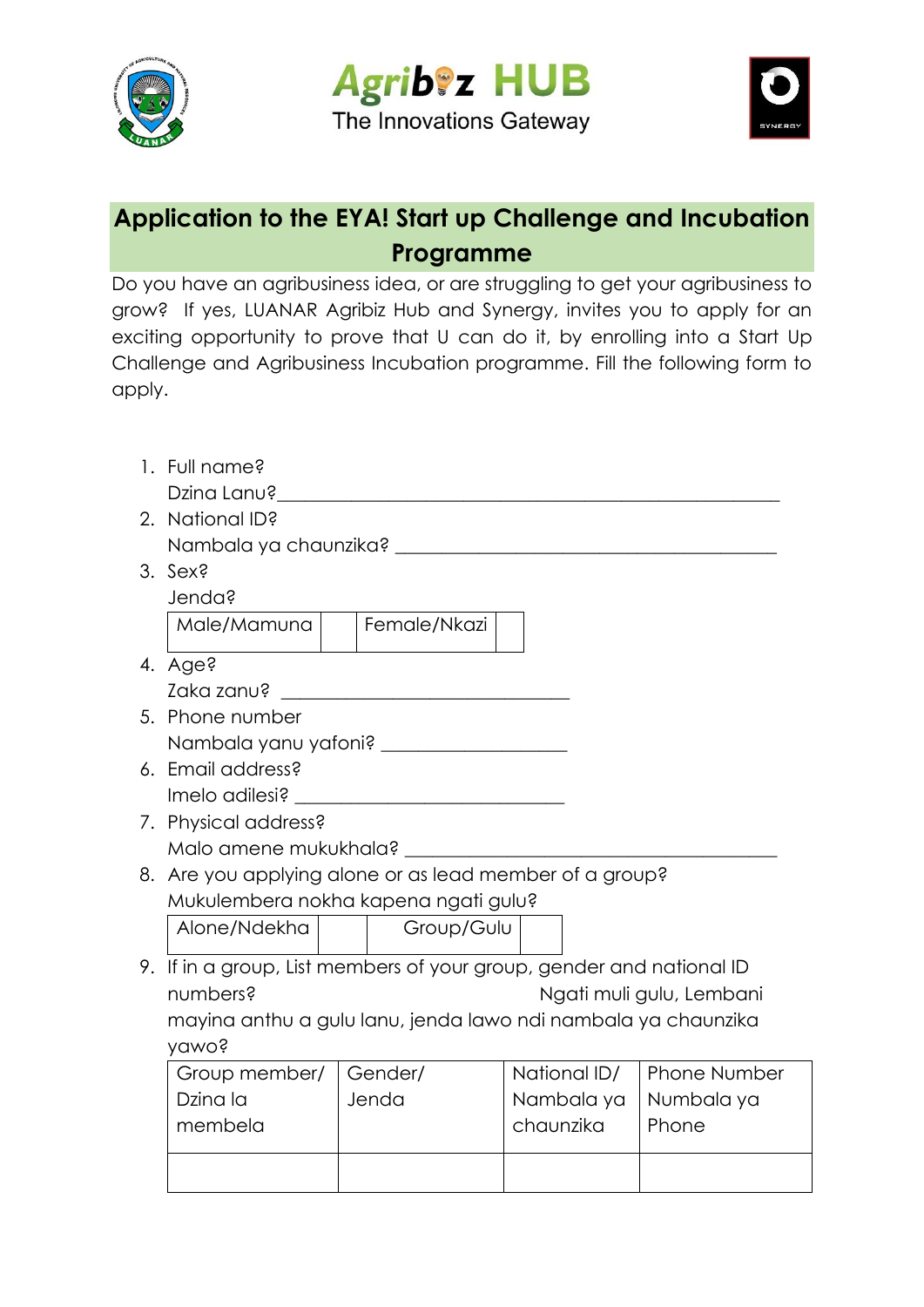





| ANAS                                    |                                                                       |  |             |                                |  |  |  |
|-----------------------------------------|-----------------------------------------------------------------------|--|-------------|--------------------------------|--|--|--|
|                                         |                                                                       |  |             |                                |  |  |  |
|                                         |                                                                       |  |             |                                |  |  |  |
|                                         |                                                                       |  |             |                                |  |  |  |
|                                         |                                                                       |  |             |                                |  |  |  |
|                                         |                                                                       |  |             |                                |  |  |  |
|                                         | 10. Indicate your business stage of development?                      |  |             |                                |  |  |  |
|                                         | Nenani siteji ya bizinesi yanu?                                       |  |             |                                |  |  |  |
|                                         | Idea/Maganizo                                                         |  | bizinesi    | Early stage/ Kumayambiliro kwa |  |  |  |
|                                         | 11. If idea – Describe your product?                                  |  |             |                                |  |  |  |
|                                         | Ngati ali maganizo, fotokozani maganizo abizinesi yanu?               |  |             |                                |  |  |  |
|                                         |                                                                       |  |             |                                |  |  |  |
|                                         | 12. If idea – what is your target market and marketing strategy?      |  |             |                                |  |  |  |
|                                         | Ngati ali maganizo, fotokozani kuti muzigulitsa kwa ndani ndi njira   |  |             |                                |  |  |  |
|                                         | zowagulitsira kwa makasitomara anu?                                   |  |             |                                |  |  |  |
|                                         |                                                                       |  |             |                                |  |  |  |
|                                         |                                                                       |  |             |                                |  |  |  |
|                                         | 13. If idea – where will the business be located?                     |  |             |                                |  |  |  |
|                                         | Ngati ali maganizo, fotokozani kumene muzapangire buzinesi yanu?      |  |             |                                |  |  |  |
|                                         | 14. If idea – have you done anything so far to get started?           |  |             |                                |  |  |  |
|                                         | Ngati ndi malingaliro chabe, fotokozani zimene mwapangako             |  |             |                                |  |  |  |
| zothandizira ku bizinesi yanu iyambike? |                                                                       |  |             |                                |  |  |  |
|                                         |                                                                       |  |             |                                |  |  |  |
|                                         |                                                                       |  |             |                                |  |  |  |
|                                         | 15. If early stage – name of business?                                |  |             |                                |  |  |  |
|                                         | Ngati muli gawo lachiyambi labizinesi yanu, lembani dzina la bizinesi |  |             |                                |  |  |  |
|                                         | yanu?                                                                 |  |             |                                |  |  |  |
|                                         |                                                                       |  |             |                                |  |  |  |
|                                         | 16. If early stage – Type of the business?                            |  |             |                                |  |  |  |
|                                         | Ngati muli gawo lachiyambi labizinesi yanu, ndi bizinesi ya mtundu    |  |             |                                |  |  |  |
|                                         | wanji?                                                                |  |             |                                |  |  |  |
|                                         | Sole proprietor/<br>Bizinesi yanokha                                  |  | m'gwirizano | Cooperative/Bizinesi ya        |  |  |  |
|                                         |                                                                       |  |             |                                |  |  |  |